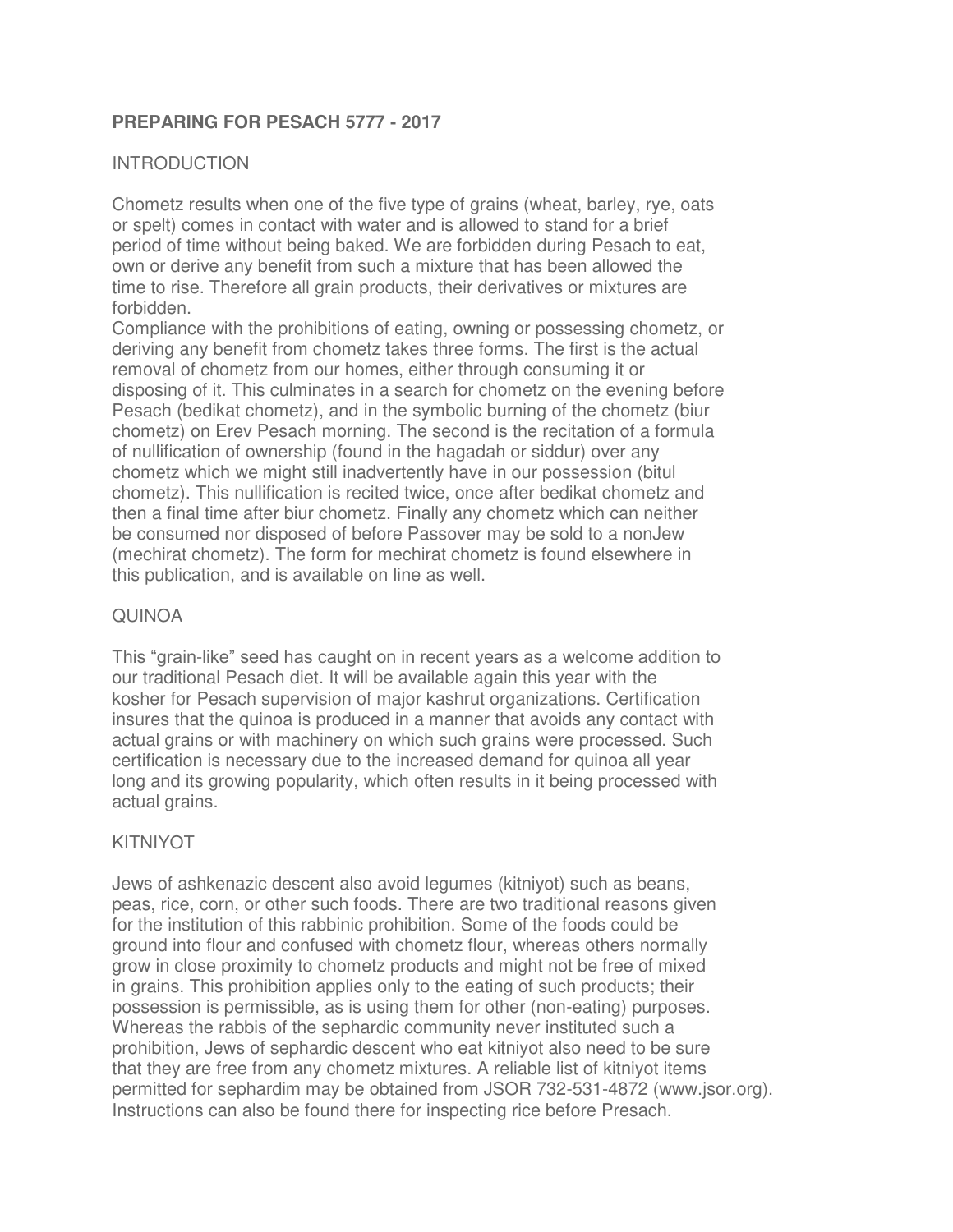Additionally, the OU and the Star-K have begun certifying kitniyot products for use by sephardim. The OU indicates that the products are kitniyot and the Star-K uses a Star-S to indicate kitniyot for sephardim.

Those who avoid eating kitniyot need to be particularly diligent in purchasing products for Pesach. Often products bear kosher for Pesach labels even though they contain kitniyot, and sometimes stores are not careful to separate between the kitniyot and non-kitniyot products.

Following is a list from the Star-K of products that are usually considered as kitniyot. As with all other Pesach matters, please feel free to contact our rabbinic staff with any questions.

Anise Ascorbic Acid Aspartame **Beans** Bean Sprouts Black Eyed Peas BHA (in corn oil) BHT (in corn oil) **Buckwheat** Calcium Ascorbate Canola Oil (Rapeseed) Caraway Seeds **Chickpeas** Citric Acid (possibly chometz) Confectioners Sugar (possibly chometz, possibly KFP - look for KFP symbol) Coriander Corn Corn Oil Corn Syrup Cumin **Dextrose Emulsifiers** Fennel Fenugreek **Glucose** Green Beans Guar Gum

Hydrologized vegetable protein (possibly chometz) Isolated Soy Protein Kasha (Buckwheat) Kimmel **Licorice** Lecithin **Lentils** MaltoDextrin (possibly chometz) Millet MSG (possibly chometz) Mustard Flour **NutraSweet** Peanuts Peas Popcorn Poppy Seeds Rice Saffron Sesame Seeds Sodium Erythorbate **Sorbitan Sorbitol** Soy Beans Soy Oil **Stabilizers Starch** String Beans Sunflower Seeds

Dishes and utensils used for chometz year round should be packed away in preparation for Pesach. Certain dishes and utensils normally used may also

Tofu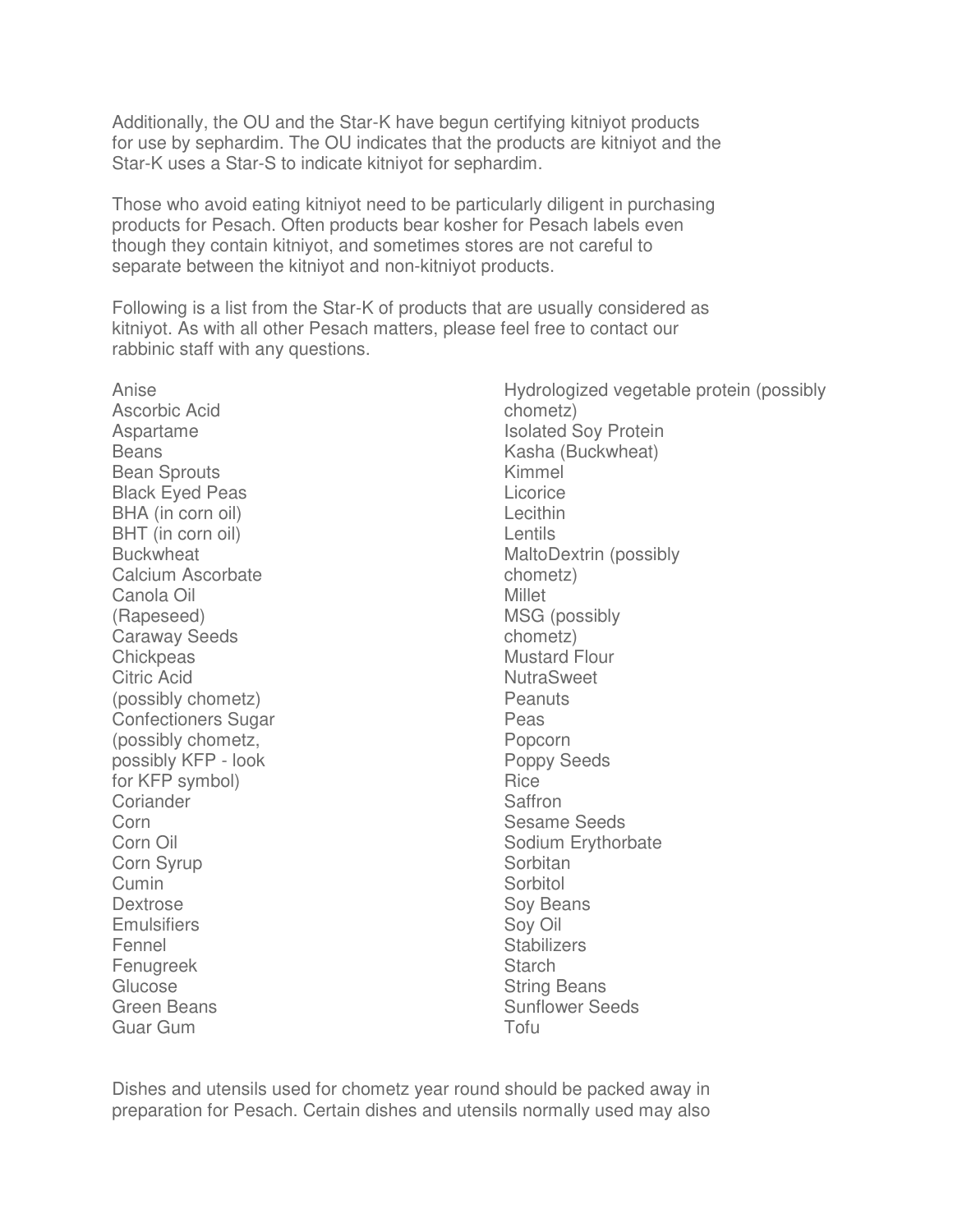be used for Pesach once they are properly kashered and any chometz they have absorbed has been removed. The following section provides a brief summary of the laws involved in kashering utensils and appliances for use on Pesach. Please contact any of our rabbis if you have additional questions.

# **KASHERING – A SUMMARY**

## 1. METAL

Silverware (only with all metal pieces and no parts glued together), pots used on top of the stove (no baking utensils or frying pans) and other metal utensils may be kashered for Passover use. They must first be cleaned thoroughly (if they are silver they should be polished) and then allowed to stand unused for 24 hours. They are then completely immersed in a large pot (made kosher for Passover) of boiling water, and rinsed in cold water after being removed from the pot. The boiling water must touch each part of the utensil, although it does not need to touch all parts simultaneously. Large pots may be kashered by first cleaning them as above, allowing them to stand for 24 hours and then filling them with water to the very top, allowing the water to boil. A heated stone or some other noncombustible material is then placed inside the pot so that the boiling water overflows the top lip of the pot.

China, pottery, earthenware, utensils that have different parts glued together and items that cannot be thoroughly cleaned (such as a sieve) cannot be kashered for Passover use.

## 2. GLASSWARE

Glasses which have been used primarily for cold liquids during the year may be "kashered" for Passover by immersing them in cold water for a period of 72 hours. The water must be changed every 24 hours, and with the exception of the time when the water is being changed, the glasses must be continually submerged. Glasses, pyrex, corningware, and the like which are used with heat must be treated as china and cannot be kashered for Passover.

# 3. OVEN

A selfcleaning oven is kashered for Passover use by simply running it through the selfclean cycle. Special care must be taken to insure that the area around the inside seal of the door is thoroughly cleaned

A conventional oven, either gas or electric, may be kashered by cleaning it twice with a caustic oven cleaner and then, after waiting for 24 hours, turning it to its highest temperature for one hour. The broiler pan and tray may not be kashered in this manner. They should be removed from the oven and not used.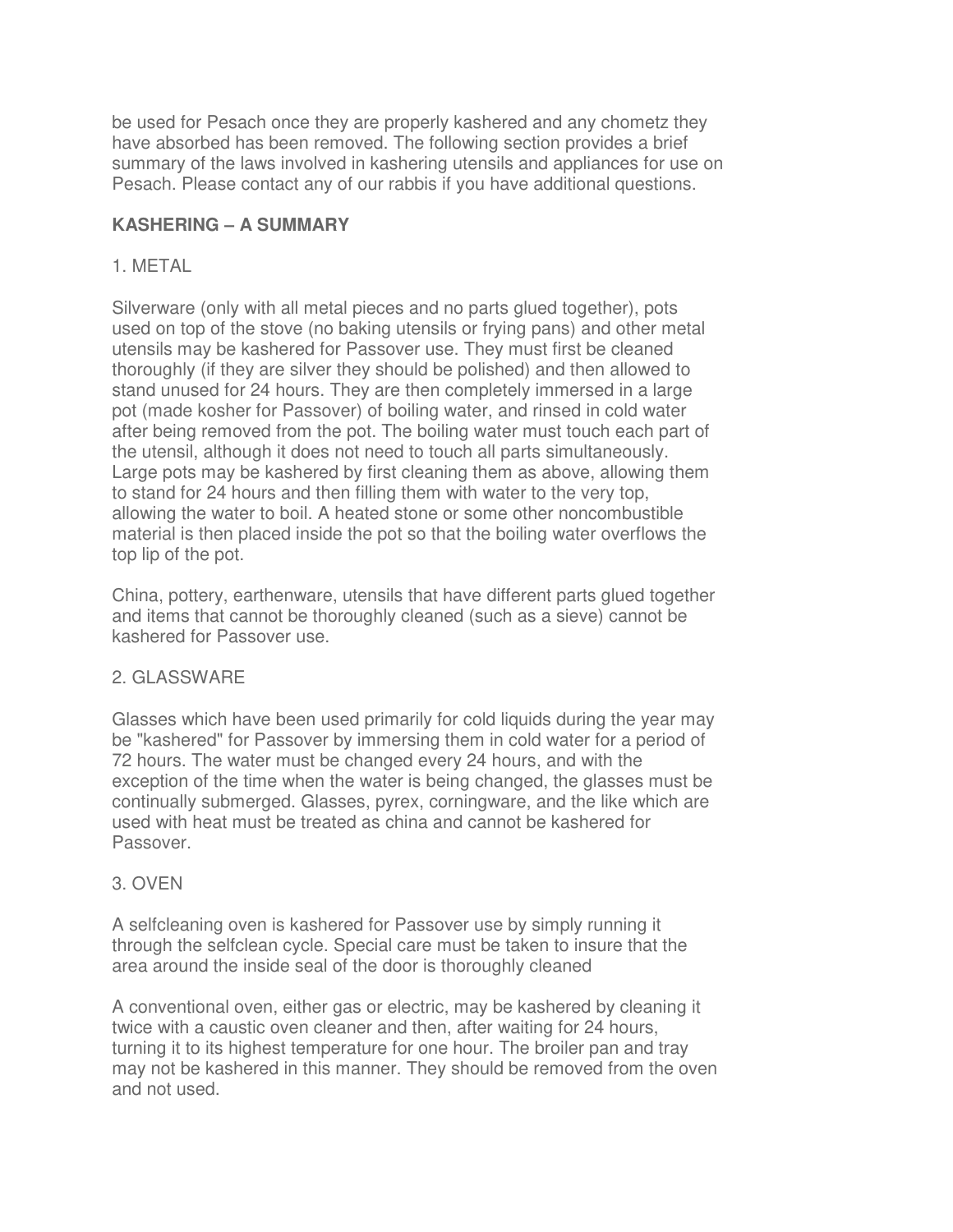Oven Racks – assuming that food is not cooked directly on the oven racks, they may be kashered by first cleaning them, allowing them to stand unused for 24 hours, and then placing them in the oven while the oven is being kashered. If food is cooked directly on the racks, a new set of racks should be used for Pesach. Occasional spillovers on the racks do not qualify as food being cooked directly on them.

A microwave oven may be kashered by cleaning it, and after not using it for 24 hours, placing a styrofoam cup of water in the oven and boiling it until the oven fills with steam. If a glass tray is used in the oven, it should be replaced for Pesach. Microwave-Convection ovens are kashered in the same way as a regular oven.

# 4. STOVE TOP

Conventional Gas Burners may be kashered by placing the racks (or grates) upon which the pots rest into the oven while it is being kashered. The burner itself does not need to be kashered. The drip pans should be covered. Electric Burners (either metal or glass) may be kashered by turning them on until the element glows red.

The other areas of the stove top surrounding the burners should be covered with aluminum foil. Glass stove tops present significant difficulty on Pesach because covering them often results in cracking. Please speak to our rabbis for further information.

### 5. DISHWASHER

Difficulties in kashering a dishwasher are primarily due to the difficulties in thoroughly cleaning it. Assuming that all corners, edges and rubber gaskets and food traps can be properly cleaned, a stainless steel dishwasher may be kashered by running it through two soapy cycles with hotter water than is usually used (such as a sanisteam), after allowing it to sit unused for 24 hours. It is preferable to stop the dishwasher mid cycle and to pour in a pot full of boiling water, raising the temperature of the water inside. The cycle should then be allowed to finish. A new set of racks should be purchased for Passover use. Plastic dishwashers may not be kashered for Passover use, according to the psak of Rav Moshe Feinstein, z"l. According to those poskim who allow plastic to be kashered for Pesach, a plastic dishwasher may be kashered in the same manner as above. The racks should remain in the dishwasher during kashering and need not be replaced. All agree that a porcelain dishwasher may not be kashered.

## 6. SINK AND COUNTERTOPS

A stainless steel sink may be kashered by cleaning it and allowing it to sit unused for 24 hours. Boiling water may then be poured over the entire surface of the sink, including the faucets. Enamel or porcelain sinks cannot be kashered for Passover and require a covering or plastic sink insert.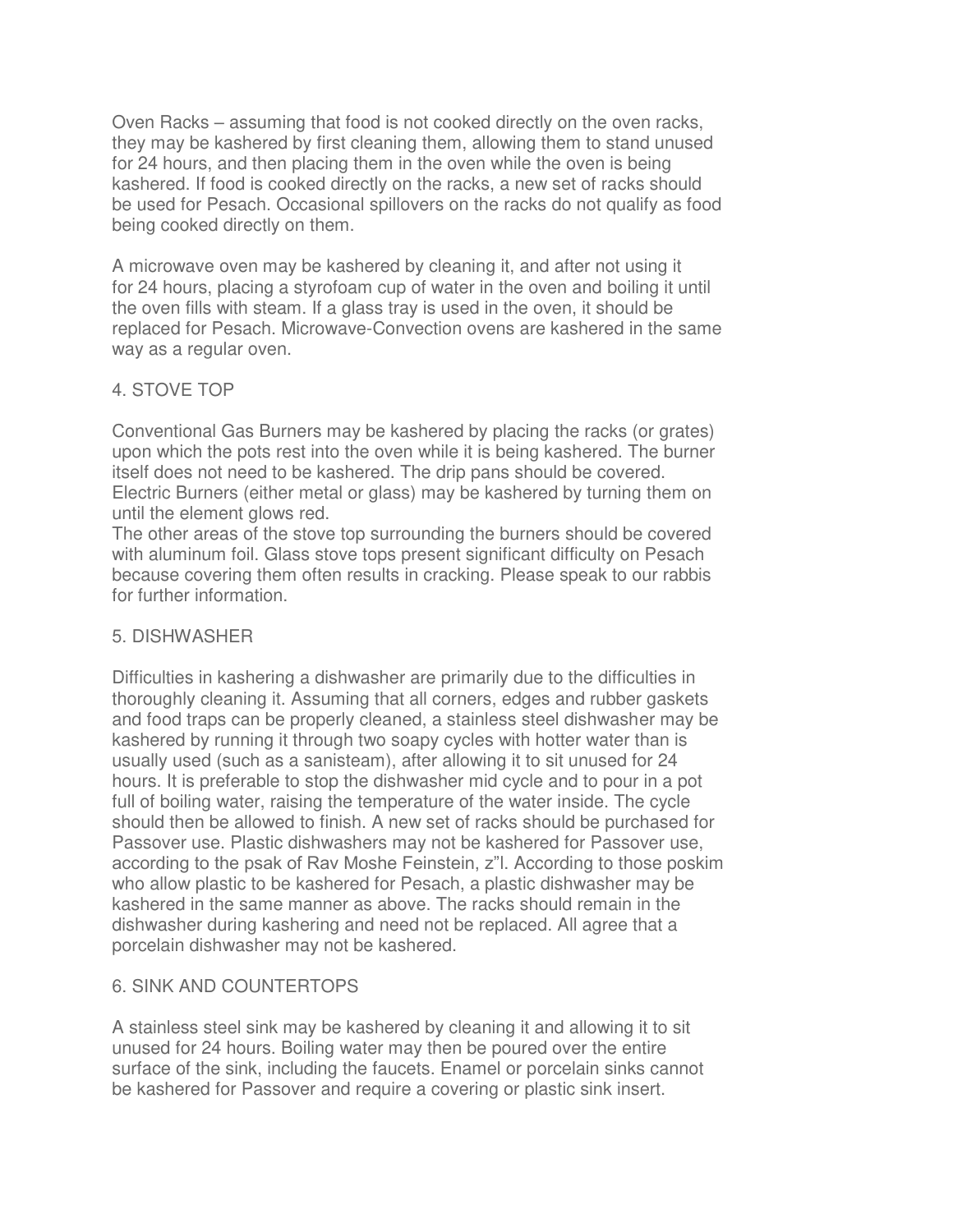There are many different materials used for countertops today, which makes the question of kashering them very complex. Most poskim agree that countertops made of glass tile, ceramic, porcelain or concrete cannot be kashered. Countertops made of these materials should be thoroughly cleaned and then covered with a non-absorbent material (cardboard, contact paper, aluminum foil, etc). Most poskim agree that countertops made of natural stone, granite (unsealed), marble, stainless steel or metal, without any seams, can be kashered through the use of boiling water. Nothing hot should be placed on these countertops for 24 hours prior to kashering them. They should then be thoroughly cleaned and boiling water should be poured over them. Steam alone (produced by a heavy duty or commercial steamer) should not be used to Kasher countertops unless there is condensate that remains on the entire surface and retains its kashering temperature.

The question becomes more complex when we talk about countertops that are made of plastic or acrylic, such as formica or corian, or natural stone with an acrylic sealant. Also countertops made of ground stone which is bound with an acrylic resin, such as silestone or caeserstone, fall into this category. The psak of Rav Moshe Feinstein, zt"l, is to prohibit these materials, whereas the psak of Rav Gedalyah Dov Schwartz, shlita, of the Chicago Rabbinical Council (CRC) permits them to be koshered, as long as there are no seams in the countertops (formica countertops are usually seamed). If one relies on the opinion that these countertops may not be koshered, they should be cleaned and covered with a double layer of covering, and one should avoid placing hot food directly on them.

Tabletops should also be double covered for use during Passover. Below are some common kashering situations that often arise (please note that these guidelines assume the more stringent opinion that plastic should not be koshered for Pesach):

### **UTENSIL PREPARATION**

**Baby Bottle** Since it comes into contact with chometz (e.g. washed with dishes, boiled in chometz pot), new ones should be purchased. **Baby High Chai**r Thoroughly clean. Preferable to cover the tray with contact paper. **Blech** Should be replaced. **Blender/FoodProcessor**/**Smoothie Machine** New or Pesachdik receptacle (plus any part of unit that makes direct contact with food) required. Thoroughly clean appliance. The blade should be treated like any knife and kashered through hagola. **Can Opener Manual or Electric – Clean thoroughly. Candlesticks/Tray** Clean thoroughly. Should not be put under hot water in a kosher for Pesach sink. **Coffeemakers** Coffeemakers that have brewed only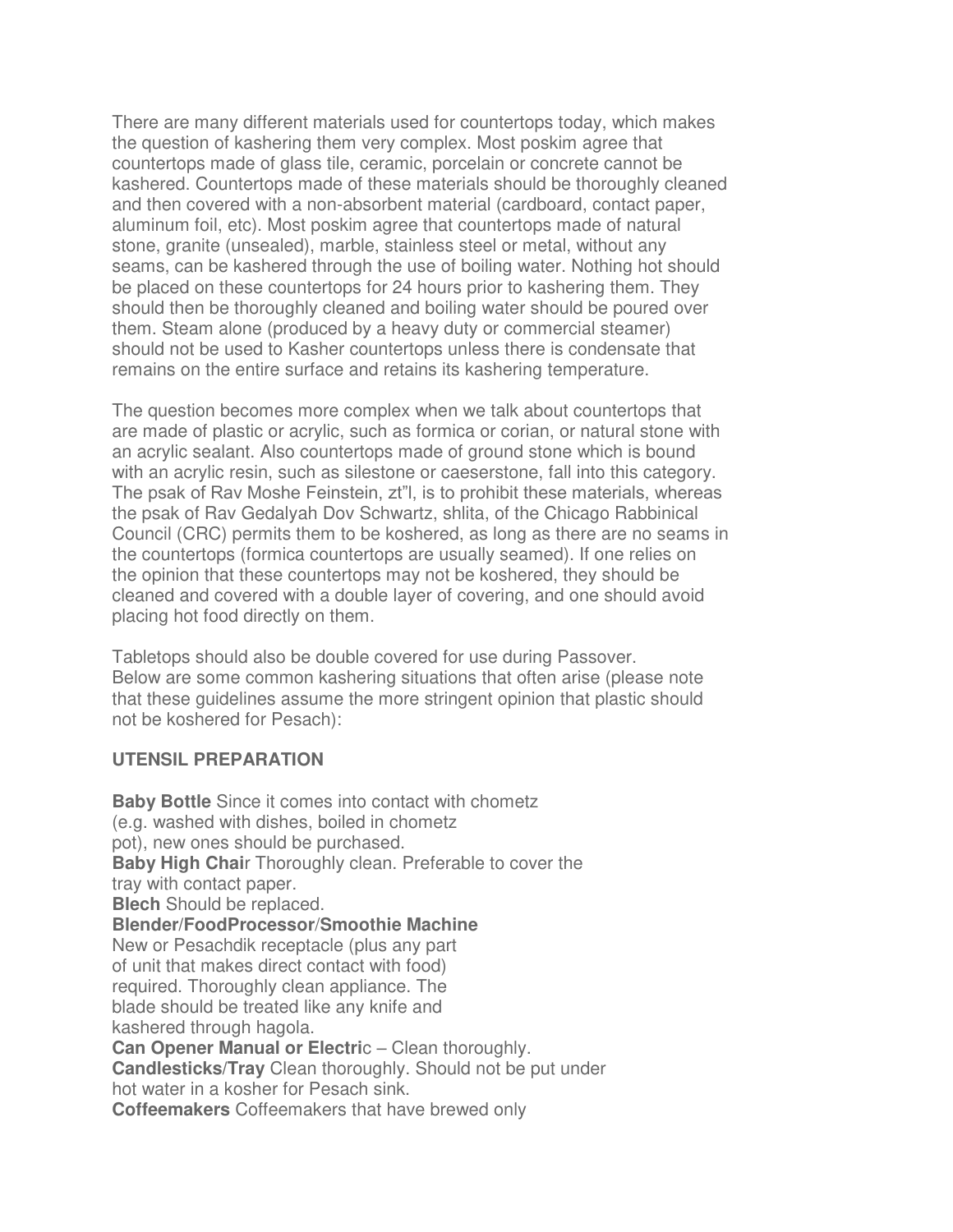unflavored pure caffeinated coffee. Clean thoroughly. Replace with new or Pesachdik glass carafe and new filters. Coffeemakers that have brewed flavored coffee or decaffeinated coffee should be cleaned thoroughly and put away. According to the OU, Keurig coffemakers can be kashered for Pesach. **Colanders** Use new ones for Pesach. **Dentures, Bite Plates, Braces** Clean thoroughly after one has finishing eating chometz. **Dishwashers See above. Electric Burner Drip Pans** Clean thoroughly. Grater Use new ones for Pesach. **Instant Hot Devices See Water Filters. Metal Wine Goblets** Kasher in boiling water. **Metal Wine Trays** Kasher in boiling water. **Mixer** Do not use, even with new blades and bowls. **Pump Pot/ Shabbat Urn** If washed with chometz (e.g. sponge) do not use. Otherwise, does not need kashering. **Refrigerator, Freezer** Thoroughly clean. Lining shelves is not necessary. **Towels, Tablecloths, etc.** Those used during the year with chometz may be used on Pesach if they have been laundered with soap and hot water, even if the stains do not come out. The same applies to potholders, bibs, and aprons. Synthetic material, such as Rayon and Terylene, that can only withstand a warm water cycle, may be used on Pesach after they have gone through a washing with detergent and only if there are no visible stains after they have been cleaned. Transparent tablecloths may be coated with a powder and should be rinsed off before use. **Vases** Those used on the table during the year may be used on Pesach if they are washed inside and out. **Washing cup (used in kitchen )** Metal – boiling water. Plastic – Put away with chometz dishes. **Water Pitchers** Should be put away with chometz dishes.

**Water Filters** Plastic water filters that are connected to the